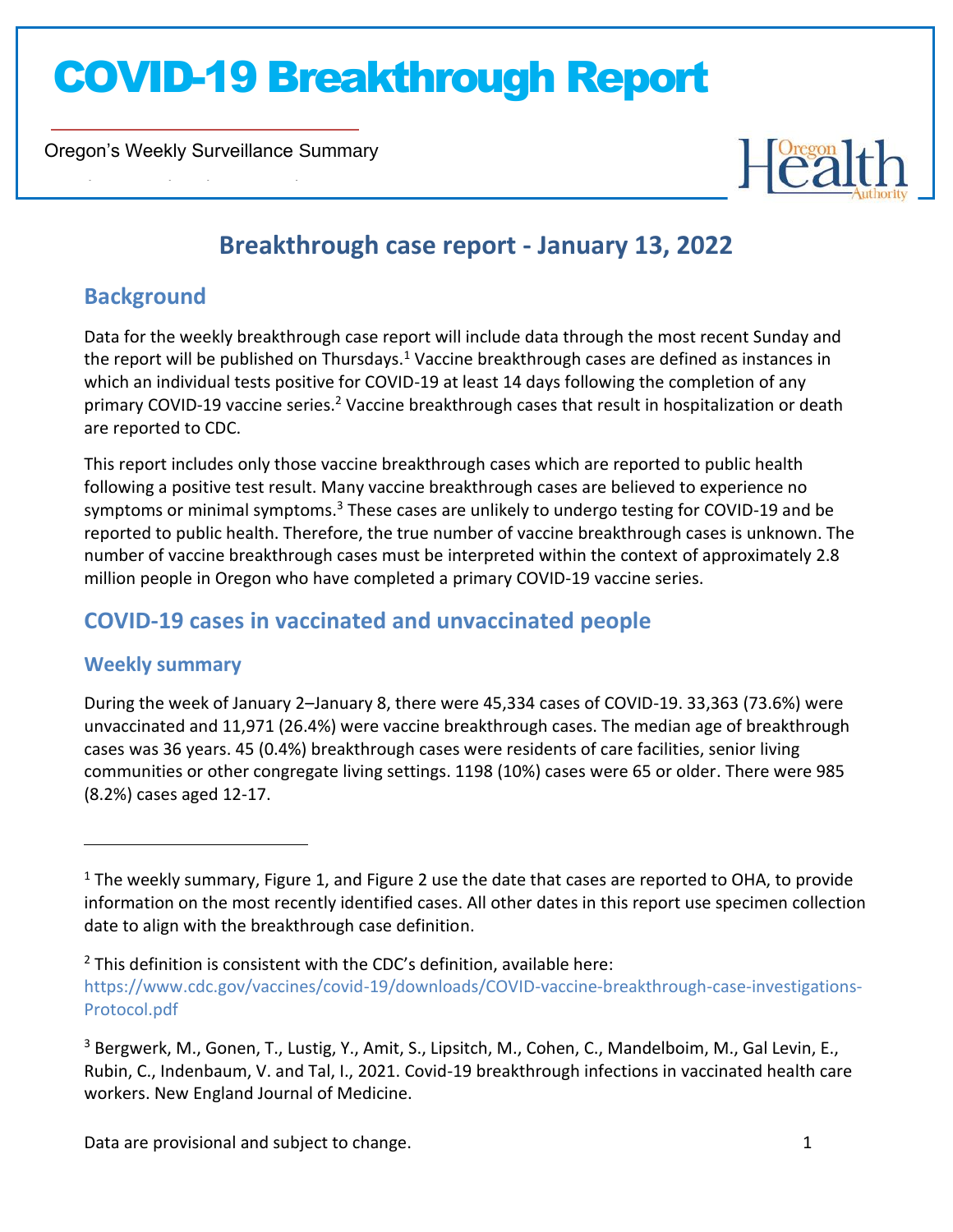Oregon's Weekly Surveillance Summary

Novel Coronavirus (COVID-19)



OHA publishes the most up-to-date information about cases from the most recently completed MMWR week. However, not all information about a case's vaccination status may be available at the time of publication. Table 1 includes updated totals of COVID-19 cases by vaccine breakthrough status for the previous six weeks.

| <b>MMWR</b> week<br>ending | <b>Total cases</b> | <b>Breakthrough</b><br>cases | <b>Percent</b><br>breakthrough<br>case |
|----------------------------|--------------------|------------------------------|----------------------------------------|
| 2021-12-04                 | 6,473              | 2,053                        | 31.7                                   |
| 2021-12-11                 | 4,971              | 1,555                        | 31.3                                   |
| 2021-12-18                 | 5,371              | 1,748                        | 32.5                                   |
| 2021-12-25                 | 6,962              | 3,150                        | 45.2                                   |
| 2022-01-01                 | 15,233             | 6,419                        | 42.1                                   |
| 2022-01-08                 | 45,334             | 11,971                       | 26.4                                   |

#### **Table 1. COVID-19 cases by vaccine breakthrough status over the previous 6 weeks**

#### **Cumulative summary**

Overall, there have been 72,683 vaccine breakthrough cases identified in Oregon. The median age of breakthrough cases is 44 years (range: 5-106). 1,820 (2.5%) breakthrough cases were residents of care facilities, senior living communities or other congregate living settings. 14,093 (19.4%) cases were 65 or older. There have been a total of 3,003 (4.1%) cases aged 12-17. Breakthrough cases have been reported in all 36 counties.

Cases of COVID-19 are much more common in unvaccinated<sup>4</sup> individuals than in vaccinated individuals (Figure 1). The rate of COVID-19 cases among unvaccinated individuals in the most recent week was more than 5 times the rate of COVID-19 cases among those who are fully vaccinated. Community spread is extreme throughout the state. As COVID-19 cases have increased across Oregon, vaccine breakthrough cases have also increased, but at a much lower rate than in the unvaccinated. Vaccination, including boosting, remains the most effective tool to reduce the spread of COVID-19.

<sup>4</sup> Unvaccinated persons are defined as people who have not received an approved COVID-19 vaccine, or who have not completed a COVID-19 vaccine series.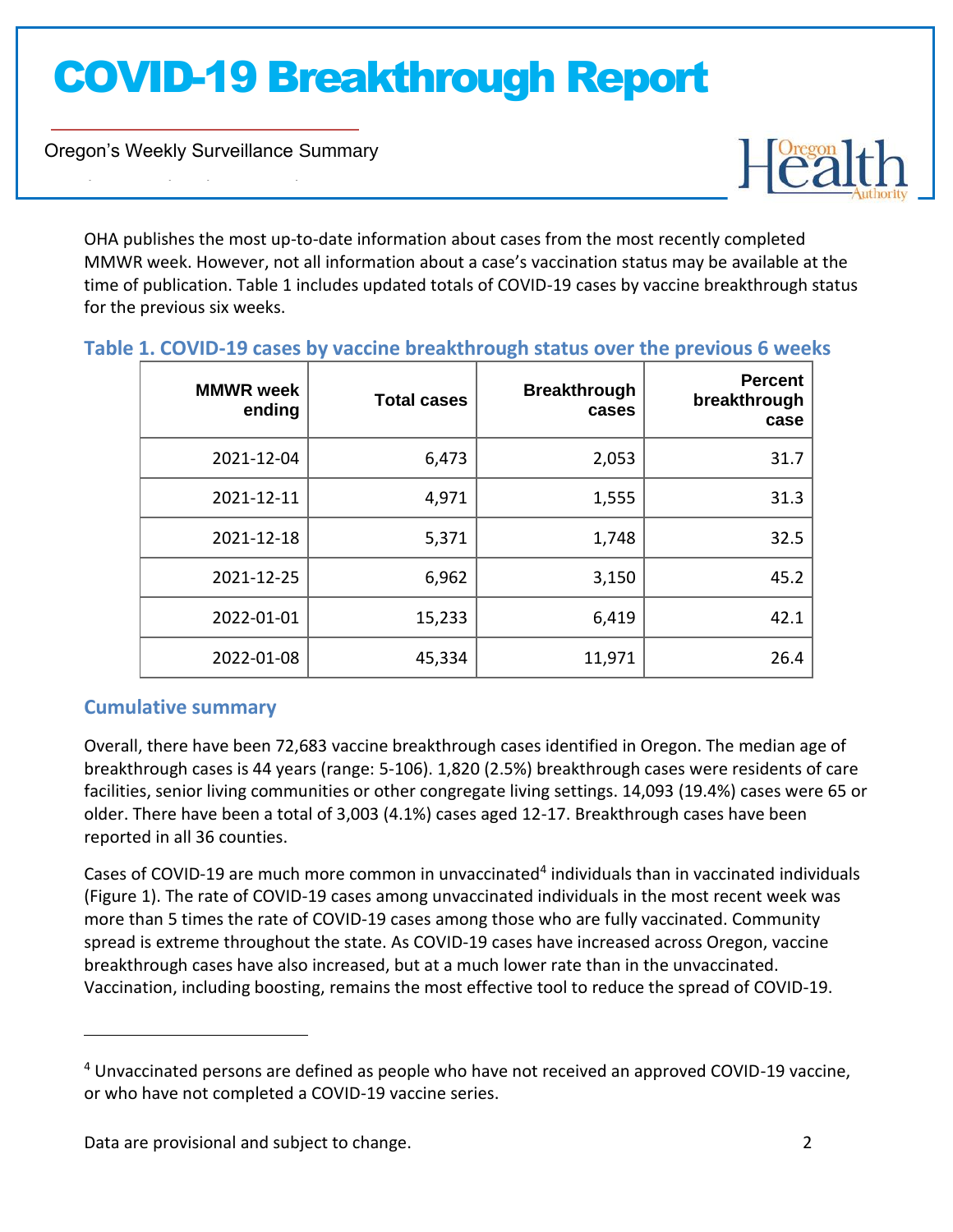Oregon's Weekly Surveillance Summary

Novel Coronavirus (COVID-19)



### **Figure 1. COVID-19 cases per 100,000 per week, by vaccination status**

#### **Vaccine breakthrough cases and severity**

The Pfizer, Moderna and Johnson & Johnson COVID-19 vaccines are all highly effective at preventing severe COVID-19 illness and death. Table 2 includes totals of breakthrough cases by vaccine manufacturer and severity. Relatively few breakthrough cases have been hospitalized, and even fewer have died (Figure 2).<sup>5</sup>

Data are provisional and subject to change. 3

<sup>5</sup> A death is considered to be related to COVID-19 in any of the following circumstances: a) death of a confirmed or probable COVID-19 case within 60 days of the earliest available date among exposure to a confirmed case, onset of symptoms, or date of specimen collection for the first positive test; b) death from any cause in a hospitalized person during admission or in the 60 days following discharge AND a COVID-19-positive laboratory diagnostic test at any time since 14 days prior to hospitalization; or c) death of someone with a COVID-19-specific ICD-10 code listed as a primary or contributing cause of death on a death certificate, regardless of the dates of diagnosis or death.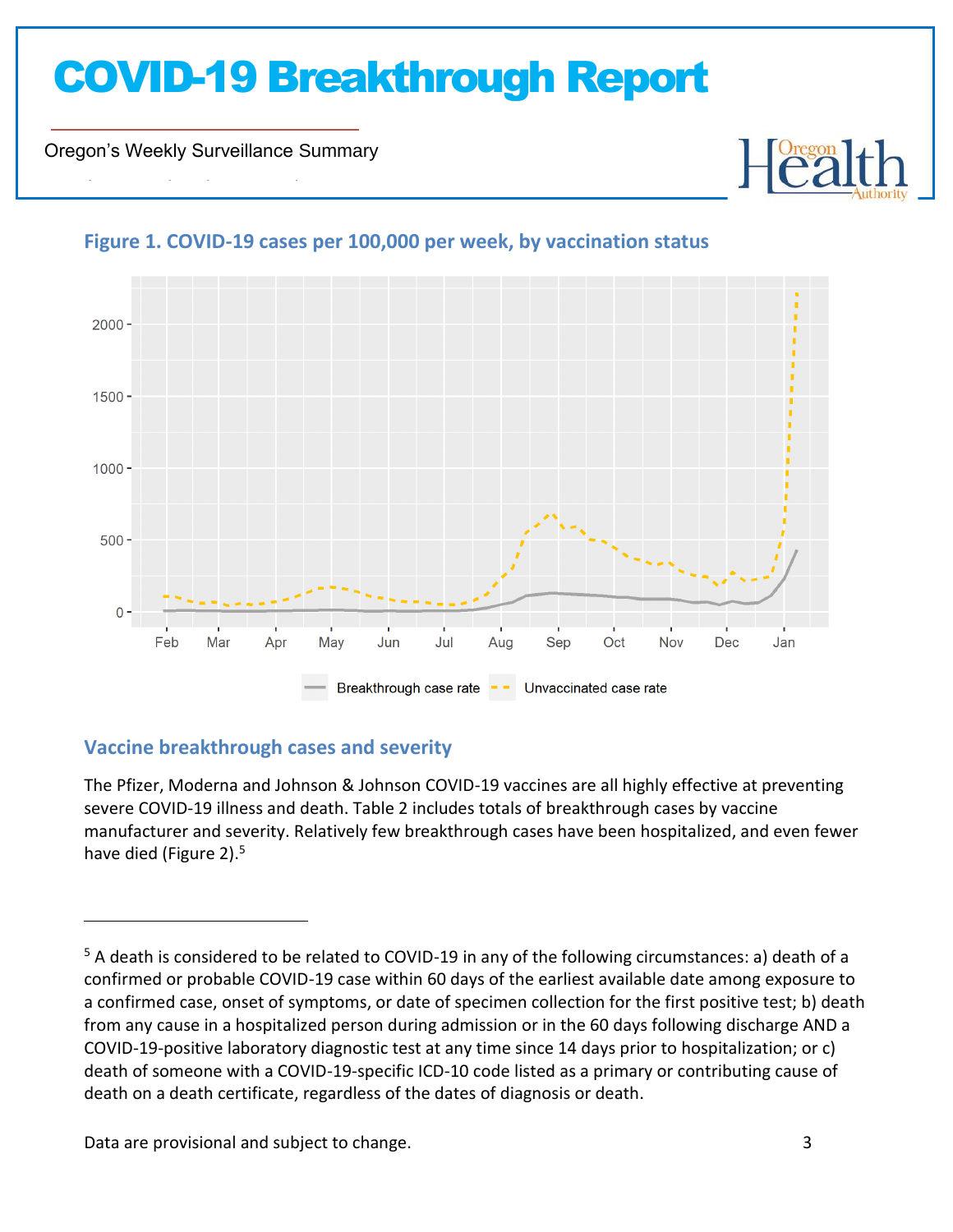Oregon's Weekly Surveillance Summary

Novel Coronavirus (COVID-19)



#### **Table 2. COVID-19 Breakthrough cases by vaccine manufacturer and severity<sup>6</sup>**

| <b>Vaccine</b><br>manufacturer | <b>Primary series</b><br>completed | <b>Cases</b> | <b>Hospitalizations</b> | <b>Deaths</b> | <b>Cases per</b><br>100,000<br>vaccinated |
|--------------------------------|------------------------------------|--------------|-------------------------|---------------|-------------------------------------------|
| Pfizer                         | 1,596,627                          | 39,208       | 1,152                   | 359           | 2,455.7                                   |
| Moderna                        | 955,549                            | 19,861       | 742                     | 189           | 2,078.5                                   |
| Johnson &<br>Johnson/Janssen   | 239,399                            | 7,812        | 373                     | 93            | 3,263.2                                   |

#### **Figure 2. COVID-19 breakthrough cases, hospitalizations and deaths, by week**



<sup>&</sup>lt;sup>6</sup> Table 2 provides the number of cases per 100,000 vaccinated individuals by vaccine manufacturer. Because this figure does not account for the time that each person has been fully vaccinated, it is not a true rate and should not be interpreted as such.

Data are provisional and subject to change. The same state of the state of the state of the state of the state of the state of the state of the state of the state of the state of the state of the state of the state of the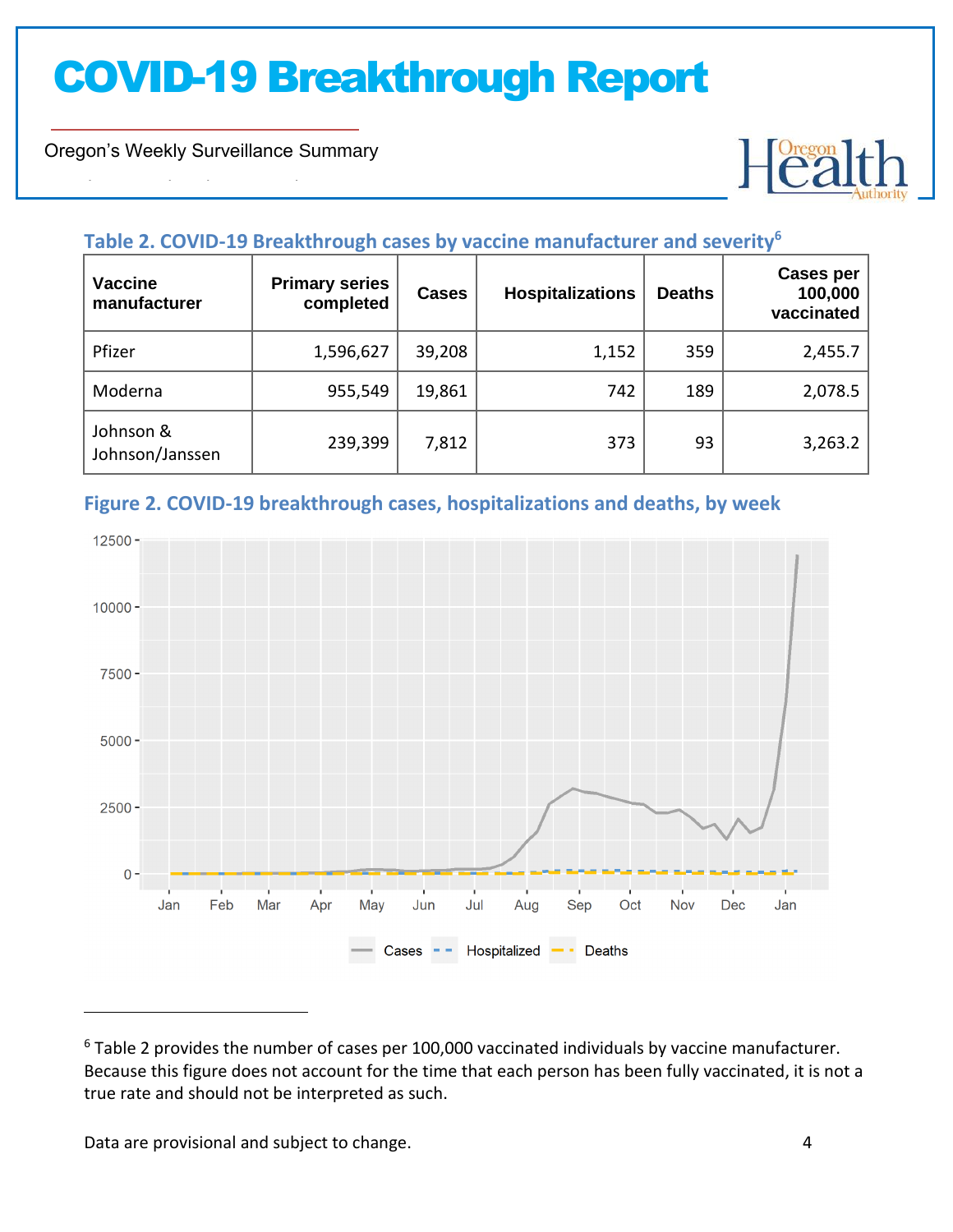Oregon's Weekly Surveillance Summary

Novel Coronavirus (COVID-19)



To date, 3.5% of all known breakthrough cases have been hospitalized (n=2,543), and only 1% have died (n=695).<sup>7</sup> The median age of the people who have died is 81 (range: 29-103). It is important to note that not all vaccine breakthrough cases are reported to public health, which may cause the proportions in the following section to appear higher than in reality. These figures are not vaccine breakthrough hospitalization or death rates and should not be interpreted as such.

Tables 3, 4 and 5 provide detailed vaccine breakthrough severity data by age, race and ethnicity. Both the risk of hospitalization and death increase with age.

| Age group | <b>Breakthrough</b><br>cases | <b>Breakthrough</b><br>hospitalizations | <b>Breakthrough</b><br>deaths |
|-----------|------------------------------|-----------------------------------------|-------------------------------|
| $0 - 9$   | 14                           | 0                                       | 0                             |
| $10 - 19$ | 4,842                        | 16                                      | $\mathbf 0$                   |
| $20 - 29$ | 12,679                       | 70                                      | $\mathbf{1}$                  |
| 30-39     | 13,519                       | 93                                      | $\overline{2}$                |
| 40-49     | 12,233                       | 130                                     | 10                            |
| 50-59     | 10,613                       | 256                                     | 26                            |
| 60-69     | 8,947                        | 524                                     | 104                           |
| 70-79     | 6,134                        | 683                                     | 182                           |
| $80 +$    | 3,702                        | 771                                     | 370                           |
| Total     | 72,683                       | 2,543                                   | 695                           |

#### **Table 3. COVID-19 breakthrough cases by age group and severity**

Data are provisional and subject to change. The same state of the state of the state of the state of the state of the state of the state of the state of the state of the state of the state of the state of the state of the

 $7$  Cumulative deaths reported here reflect all breakthrough cases known to have died since January 1, 2021. There may be a lag of several weeks between when an individual dies and when their death appears in this report. Increases in cumulative deaths between this and subsequent reports should not be interpreted as individuals who have died within the past week.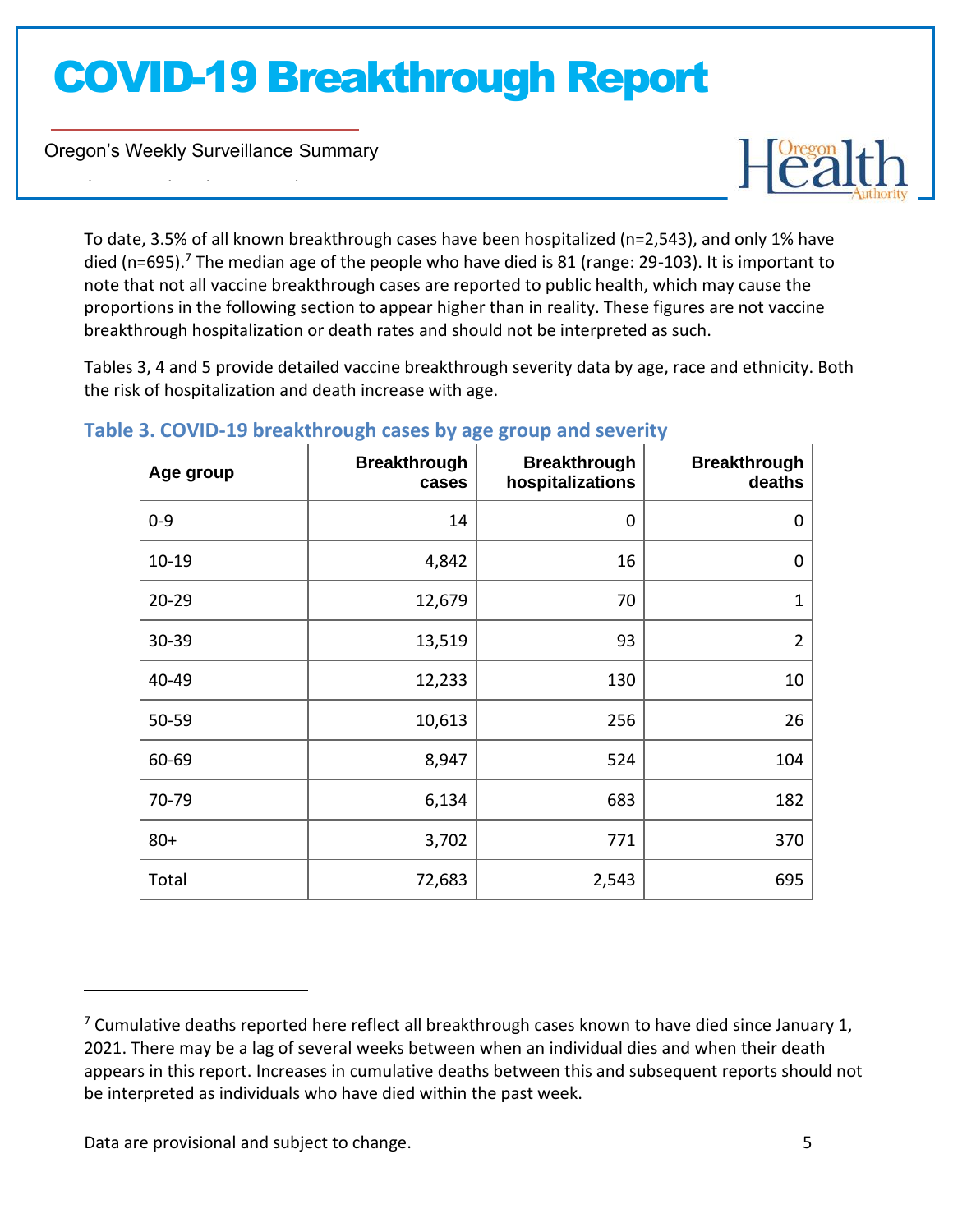Oregon's Weekly Surveillance Summary

Novel Coronavirus (COVID-19)



### **Table 4. COVID-19 breakthrough case severity by race<sup>8</sup>**

| Race                                | <b>Cases</b> | <b>Hospitalizations</b> | <b>Deaths</b>  |
|-------------------------------------|--------------|-------------------------|----------------|
| $> 1$ race                          | 650          | 20                      | $\overline{2}$ |
| American<br>Indian/Alaska<br>Native | 948          | 34                      | 7              |
| Asian                               | 2,171        | 51                      | 15             |
| <b>Black</b>                        | 1,424        | 62                      | 15             |
| Not Available                       | 18,306       | 341                     | 150            |
| Other                               | 5,730        | 159                     | 58             |
| Pacific Islander                    | 138          | 5                       | $\mathbf 1$    |
| White                               | 43,316       | 1,871                   | 447            |
| Total                               | 72,683       | 2,543                   | 695            |

#### **Table 5. COVID-19 breakthrough case severity by ethnicity**

| <b>Ethnicity</b> | <b>Cases</b> | <b>Hospitalizations</b> | <b>Deaths</b> |
|------------------|--------------|-------------------------|---------------|
| Hispanic         | 5,722        | 116                     | 15            |
| Not Hispanic     | 39,057       | 1,663                   | 379           |
| Unknown          | 27,904       | 764                     | 301           |
| Total            | 72,683       | 2,543                   | 695           |

Data are provisional and subject to change. **6** and  $\alpha$  and  $\alpha$  and  $\alpha$  and  $\alpha$  and  $\alpha$  and  $\alpha$  and  $\alpha$  and  $\alpha$  and  $\alpha$  and  $\alpha$  and  $\alpha$  and  $\alpha$  and  $\alpha$  and  $\alpha$  and  $\alpha$  and  $\alpha$  and  $\alpha$  and  $\alpha$  and  $\alpha$  and

<sup>&</sup>lt;sup>8</sup> During the case investigation, people are asked to self-report their race, ethnicity, tribal affiliation, country of origin, or ancestry. As of October 2021, 42,423 (80.8%) of the 52,483 persons who identify as "Other" race also self-identify as Hispanic or Latino.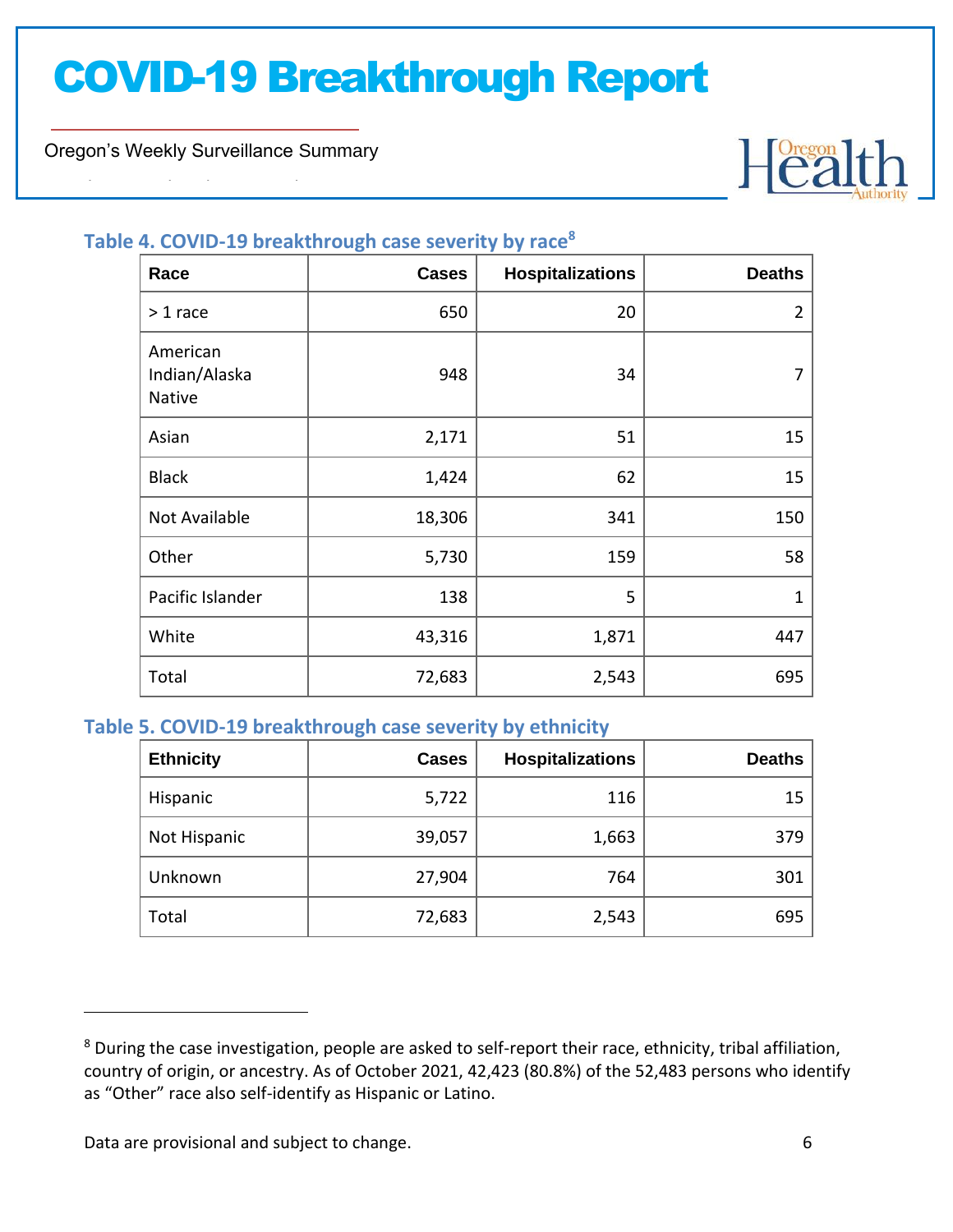Oregon's Weekly Surveillance Summary

Novel Coronavirus (COVID-19)



Table 6 provides the proportion of vaccine breakthrough cases who have died with COVID-19. Approximately 80% of vaccine breakthrough deaths have occurred in patients 70 years and older. The proportion of vaccine breakthrough cases who have died with COVID-19 increased over time and appears to have stabilized. This trend is likely multifactorial and may be associated with increased COVID-19 transmission in our communities, the proportion of the population which has received a booster dose, and reduced disease severity associated with infection caused by the Omicron variant.

| <b>Month</b>      | <b>Total COVID-19</b><br>deaths | <b>Vaccine</b><br>breakthrough<br>deaths | <b>Percent vaccine</b><br>breakthrough<br>deaths |
|-------------------|---------------------------------|------------------------------------------|--------------------------------------------------|
| <b>March 2021</b> | 124                             | 4                                        | 3.2                                              |
| April 2021        | 119                             | 6                                        | 5.0                                              |
| May 2021          | 217                             | 19                                       | 8.8                                              |
| <b>June 2021</b>  | 115                             | 15                                       | 13.0                                             |
| <b>July 2021</b>  | 93                              | 16                                       | 17.2                                             |
| August 2021       | 589                             | 132                                      | 22.4                                             |
| September 2021    | 907                             | 193                                      | 21.3                                             |
| October 2021      | 643                             | 175                                      | 27.2                                             |
| November 2021     | 382                             | 86                                       | 22.5                                             |
| December 2021     | 188                             | 37                                       | 19.7                                             |

#### **Table 6. COVID-19 deaths by month, by breakthrough case status<sup>9</sup>**

 $9$  Data in Table 6 will be updated monthly and will reflect cases from the previous month.

Data are provisional and subject to change.<br>
2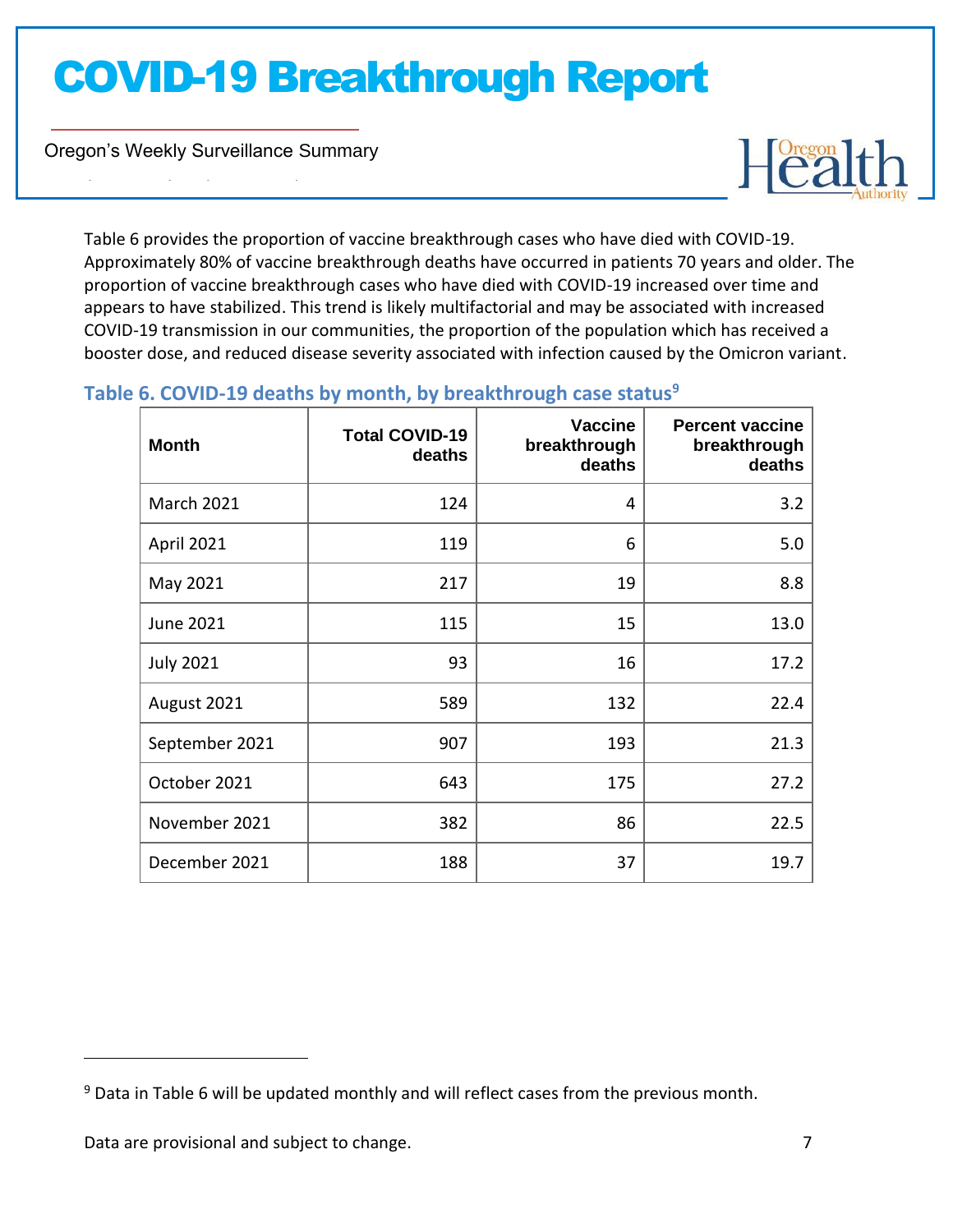Oregon's Weekly Surveillance Summary



### **COVID-19 variants**

Novel Coronavirus (COVID-19)

### **Table 7. COVID-19 breakthrough cases associated with variants of concern<sup>10</sup>**

Overall, approximately 7.3% of positive molecular specimens in Oregon have been sequenced. Omicron is currently the dominant variant circulating in Oregon. At this time, vaccine breakthrough cases appear to reflect the variants circulating in the community. Additional information on variants can be found here:

[https://public.tableau.com/app/profile/oregon.health.authority.covid.19/viz/GISAIDVariantDashboard](https://public.tableau.com/app/profile/oregon.health.authority.covid.19/viz/GISAIDVariantDashboardUpdated/OregonVariantDashboard) [Updated/OregonVariantDashboard](https://public.tableau.com/app/profile/oregon.health.authority.covid.19/viz/GISAIDVariantDashboardUpdated/OregonVariantDashboard)

| <b>Subtype</b>      | Cases |
|---------------------|-------|
| Omicron (B.1.1.529) |       |
| Delta (B.1.617.2)   | 2,110 |

#### **Table 8. COVID-19 breakthrough cases associated with variants being monitored**

| <b>Subtype</b>            | Cases |
|---------------------------|-------|
| Alpha (B.1.1.7)           | 152   |
| Beta (B.1.351)            | 17    |
| Gamma (P.1)               | 63    |
| Epsilon (B.1.427/B.1.429) | 40    |
| lota (B.1.526)            | 30    |

Data are provisional and subject to change. **8** and subject to change.

<sup>&</sup>lt;sup>10</sup> As of September 29, OHA will align with CDC's classification of SARS-CoV-2 variants. Variant classification scheme defines four classes of SARS-CoV-2 variants: variants of concern, variants of interest, variants being monitored, and variants of high consequence.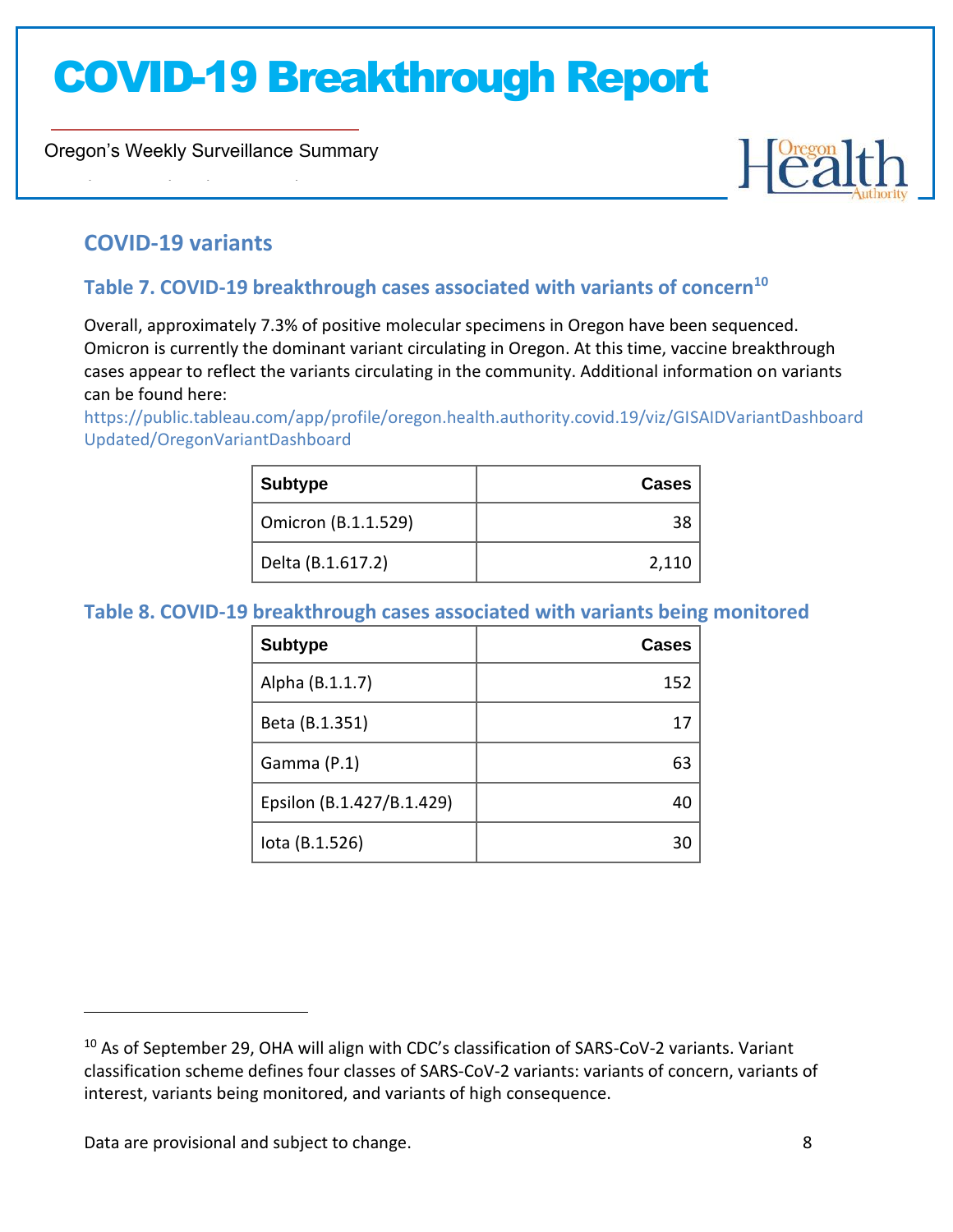Oregon's Weekly Surveillance Summary

Novel Coronavirus (COVID-19)



### **Breakthrough cases by county**

Figure 3 and Table 9 show breakthrough cases by county. In general, cumulative breakthrough case counts correspond with the population size of each county. Additional information on cumulative cases can be found here:

[https://public.tableau.com/app/profile/oregon.health.authority.covid.19/viz/OregonCOVID-](https://public.tableau.com/app/profile/oregon.health.authority.covid.19/viz/OregonCOVID-19TestingandOutcomesbyCounty/OregonsCOVID-19TestingandOutcomesbyCounty)[19TestingandOutcomesbyCounty/OregonsCOVID-19TestingandOutcomesbyCounty](https://public.tableau.com/app/profile/oregon.health.authority.covid.19/viz/OregonCOVID-19TestingandOutcomesbyCounty/OregonsCOVID-19TestingandOutcomesbyCounty)

Table 9 provides both cumulative and weekly data. The "Cases in previous week" column references the number of vaccine breakthrough cases newly reported between January 2 and January 8. This count may not reflect the full number of vaccine breakthrough cases that occurred during this time, as breakthrough case ascertainment can lag by several weeks.

**Figure 3. Map of COVID-19 breakthrough case cumulative counts, by county of residence<sup>11</sup>**



 $11$  Counties that have a total of fewer than 10 cases will appear grey without a data label.

Data are provisional and subject to change. The same state of the state of the state of the state of the state of the state of the state of the state of the state of the state of the state of the state of the state of the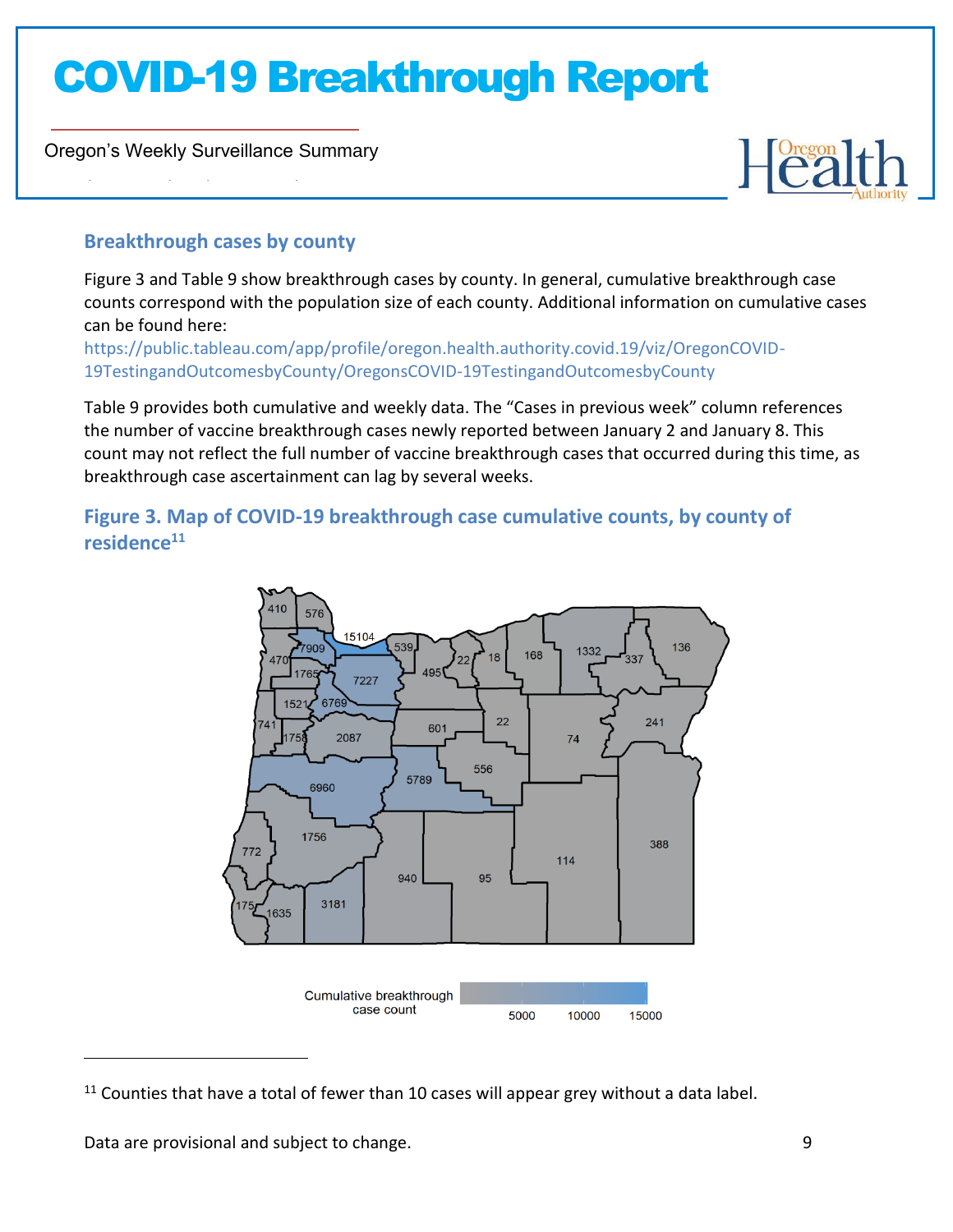Oregon's Weekly Surveillance Summary

Novel Coronavirus (COVID-19)



#### **Table 9. COVID-19 breakthrough cases by county of residence<sup>12</sup>**

| <b>County</b>     | <b>Cumulative cases</b> | <b>Cases in previous week</b> |
|-------------------|-------------------------|-------------------------------|
| Baker             | 241                     | 33                            |
| Benton            | 1758                    | 466                           |
| Clackamas         | 7227                    | 1688                          |
| Clatsop           | 410                     | 64                            |
| Columbia          | 576                     | 80                            |
| Coos              | 772                     | 128                           |
| Crook             | 556                     | 91                            |
| Curry             | 175                     | 32                            |
| Deschutes         | 5789                    | 886                           |
| Douglas           | 1756                    | 141                           |
| Gilliam           | 18                      | $1 - 9$                       |
| Grant             | 74                      | $1 - 9$                       |
| Harney            | 114                     | $1 - 9$                       |
| <b>Hood River</b> | 539                     | 86                            |
| Jackson           | 3181                    | 274                           |
| Jefferson         | 601                     | 151                           |
| Josephine         | 1635                    | 157                           |
| Klamath           | 940                     | 123                           |

<sup>&</sup>lt;sup>12</sup> Counties that have a total of fewer than 10 cases will be reported as 1-9 cases.

Data are provisional and subject to change. The same state of the state of the state of the state of the state of the state of the state of the state of the state of the state of the state of the state of the state of the